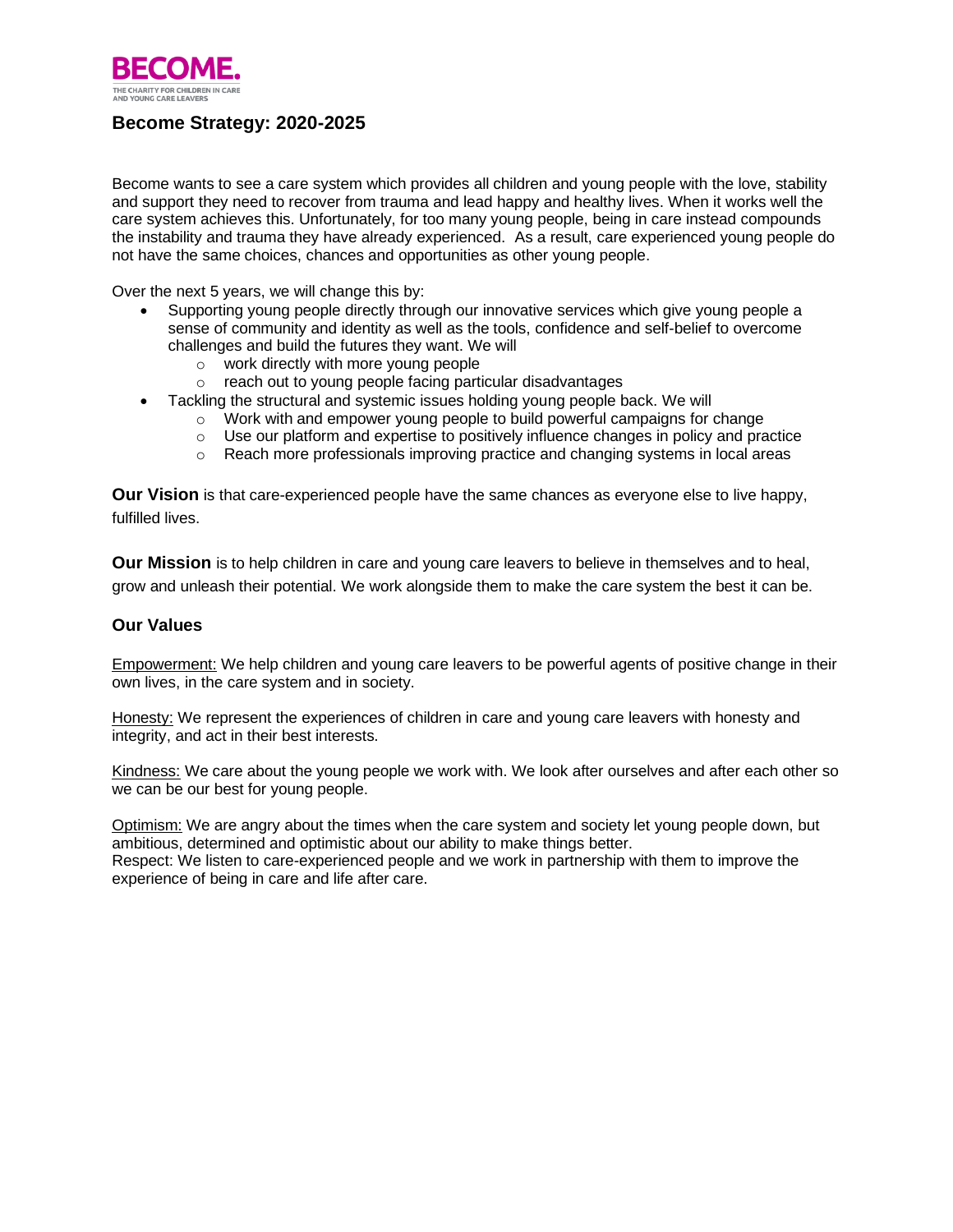

## **Aims**

## **I. Help care-experienced children and young people believe in themselves and shape the future they want**

Too often care-experienced young people are denied their rights and leave care without the necessary skills, confidence, self-esteem or wellbeing. Many face isolation and lack positive peer networks. Our services transform the lives of individual young people. We will develop our existing services and pilot new ways to reach more young people including those facing particular disadvantages.

#### **Objectives**

- Young people realise their rights and have the tools to overcome the challenges they face and build the futures they want
- Young people have improved life skills, confidence, self-esteem and wellbeing
- Young people build positive relationships and a sense of identity and community

### We will measure our impact by

• Over the 5 years of this strategy we will have a positive impact on the lives of 6000 children and young people

#### Our services

- Provide practical and emotional support to young people
- Are service user led, trauma informed, inclusive, youth accessible and friendly
- Help us to understand systemic barriers and inform our policy and campaigning work
- Are well-evidenced, impactful and sustainable or leave a legacy

#### **Activities**

- Develop the Care Advice Service, Propel and 1-2-1 and group support and reach more young people
- Develop our digital service delivery
- Scope and pilot new services including therapeutic, peer support and new work with children still in care

## **II. Develop and support the practice of professionals and facilitate systems change so that systems and services work better for young people**

Whilst there are some excellent professionals working with care-experienced children and young people, many operate within under resourced, ineffective systems and lack the training they need to provide young people with the best care and support possible. We will work to transform systems and improve practice in local areas so that young people are better supported. We will grow our training and consultancy work to reach more professionals.

#### **Objectives**

- Young people are better supported through improved practice of professionals in local areas
- Local systems and services are more effective at meeting young people's needs

#### We will measure our impact by

- The impact of our work on practice and the numbers of professionals and organisations we reach
- The impact on young people in local areas in which we work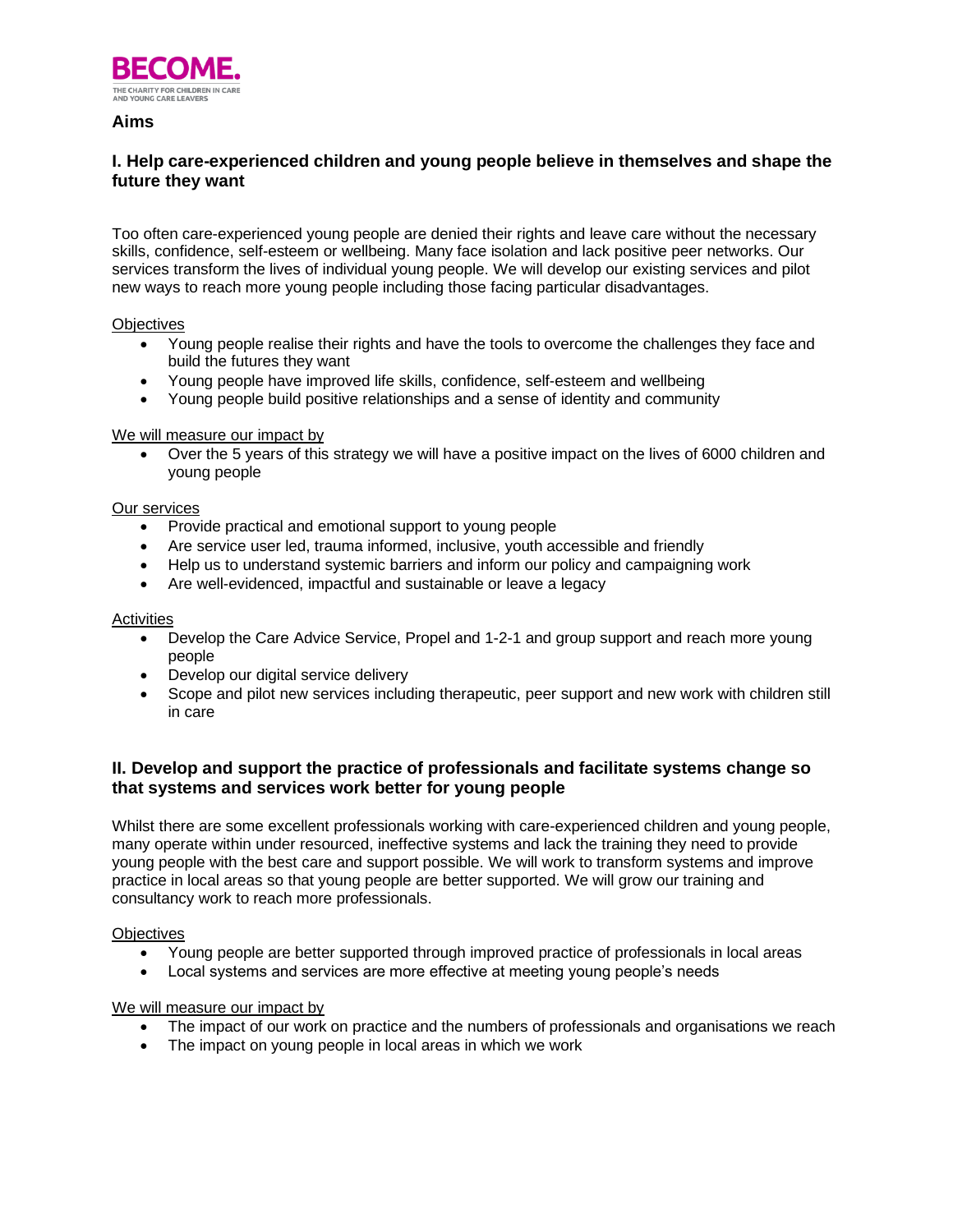

Our systems change, training and consultancy work:

- Works with professionals, carers and organisations to promote systems change in local areas so that children and young people are better supported and protected
- Is sector leading, proactive, impactful and accredited
- Focuses on co-production and promotes the views, experiences and voices of a broad range of children and young people with a focus on bringing about change
- Generates income to support our wider work

#### Activities

- Develop our training and consultancy wok, piloting training for Personal Advisers and developing online approaches
- Work alongside young trainers and consultants and promote models of effective participation
- Hold local agencies to account highlighting good practice and challenging bad

## **III. Ensure that care-experienced children and young people's voices are heard and experiences understood by those with power and that there are positive changes to policy and practice**

Too often young people's voices are not heard by decision makers. Policy and practice does not adequately reflect the realities of young people's lives nor enable them to thrive. We will work with young people to empower them to be passionate and effective advocates for change – developing a proactive agenda which brings about changes to policy and practice to improve the lives of thousands.

#### **Objectives**

- Care experienced young people's lives are improved through changes to policy and practice
- Young people are heard by decision makers and empowered by our influencing work

We will measure our impact by

- Positive policy and practice changes secured that bring about transformational changes to the lives of young people
- Opportunities created for young people to shape our policy and influencing work and put their case directly to decision makers

Our policy and campaigning work:

- Is informed by and developed in partnership with young people
- Is evidence based and solutions focused, impactful and focused on achieving change
- Is confident and speaks truth to power
- Addresses the intersectional issues young people experience

#### **Activities**

- Develop policy, research and influencing programme to build the evidence base and make the case for change
- Establish strong and effective campaigning voice
- Engage and empower young people across the country to get involved in campaigning